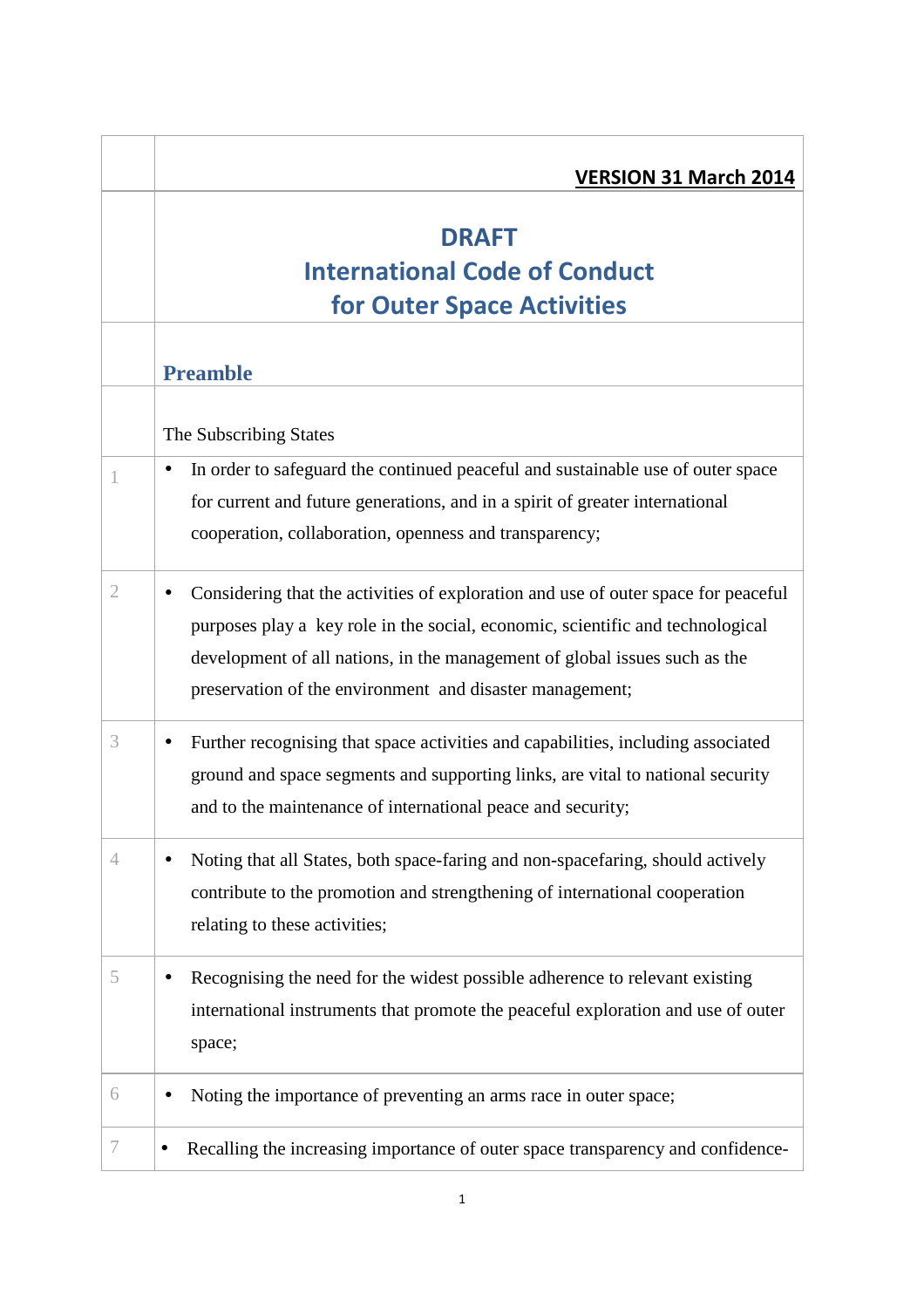|    | building measures in light of the growing use of outer space by governmental                   |
|----|------------------------------------------------------------------------------------------------|
|    | and non-governmental entities;                                                                 |
| 8  | Taking into account that space debris affects the sustainable use of outer space,              |
|    | constitutes a hazard to outer space activities and potentially limits the effective            |
|    | deployment and utilisation of associated outer space capabilities;                             |
| 9  | Recognizing it is in the shared interest of all States to reinforce international<br>$\bullet$ |
|    | norms for responsible behaviour in outer space;                                                |
| 10 | Convinced that a multilateral code of conduct aimed at enhancing the safety,<br>$\bullet$      |
|    | security, and sustainability of outer space activities could become a useful                   |
|    | complement to international law as it applies to outer space, as recommended by                |
|    | the Report of Group of Governmental Experts on Transparency and Confidence-                    |
|    | Building Measures in Outer Space Activities established in response to the UN                  |
|    | General Assembly Resolution 65/68;                                                             |
| 11 | Considering that spacefaring States have acquired knowledge regarding general<br>$\bullet$     |
|    | practices to enhance the safety, security and sustainability of outer space                    |
|    | activities that could usefully be made available to other Subscribing States, for              |
|    | the benefit of all;                                                                            |
| 12 | Reaffirming existing commitments to resolve any dispute concerning activities                  |
|    | in outer space by peaceful means;                                                              |
| 13 | Recognising the necessity of a comprehensive approach to safety, security, and                 |
|    | sustainability in outer space;                                                                 |
| 14 | Reaffirming their commitment to the Charter of the United Nations;                             |
| 15 | Without prejudice to ongoing and future work in other appropriate international<br>$\bullet$   |
|    | fora relevant to the peaceful exploration and use of outer space such as the                   |
|    | United Nations Committee on the Peaceful Uses of Outer Space and the                           |
|    | Conference on Disarmament;                                                                     |
| 16 | Subscribe to the following International Code of Conduct for Outer Space Activities            |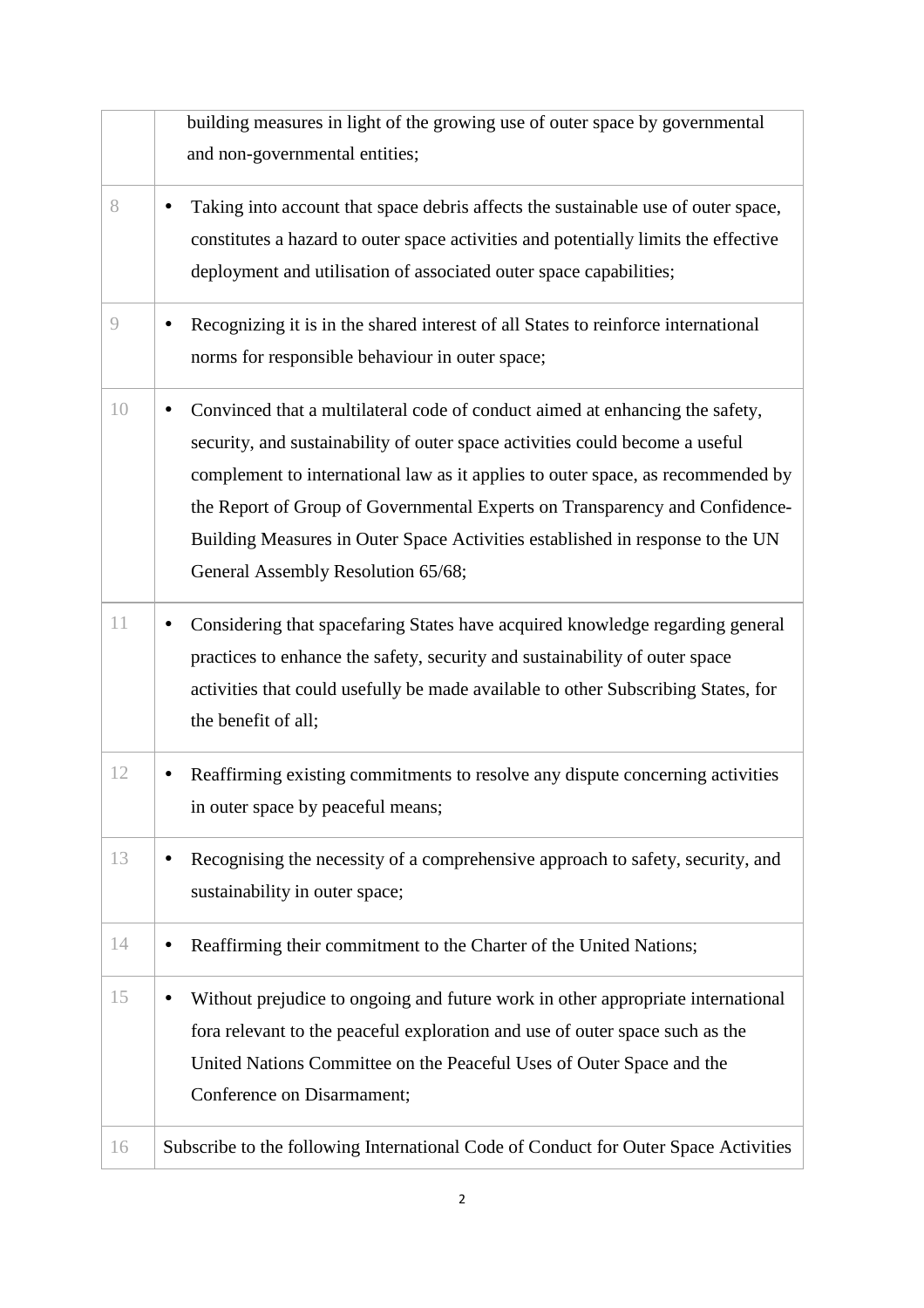|    | (hereinafter referred to as the "Code"):                                                                                                                                                                                                                                                                                                                                                                           |
|----|--------------------------------------------------------------------------------------------------------------------------------------------------------------------------------------------------------------------------------------------------------------------------------------------------------------------------------------------------------------------------------------------------------------------|
| 17 | <b>I. Purpose, Scope and General Principles</b>                                                                                                                                                                                                                                                                                                                                                                    |
| 18 | <b>1. Purpose and Scope</b>                                                                                                                                                                                                                                                                                                                                                                                        |
| 19 | 1.1. The purpose of this Code is to enhance the safety, security, and sustainability of<br>all outer space activities pertaining to space objects, as well as the space<br>environment.                                                                                                                                                                                                                            |
| 20 | 1.2. This Code addresses outer space activities involving all space objects launched<br>into Earth orbit or beyond, conducted by a Subscribing State, or jointly with other<br>States, or by non-governmental entities under the jurisdiction of a Subscribing State,<br>including those activities conducted within the framework of international<br>intergovernmental organisations.                            |
| 21 | 1.3. This Code establishes transparency and confidence-building measures, with the<br>aim of enhancing mutual understanding and trust, helping both to prevent<br>confrontation and foster national, regional and global security and stability, and is<br>complementary to the international legal framework regulating outer space<br>activities.                                                                |
| 22 | 1.4. Subscription to this Code is open to all States, on a voluntary basis. This Code<br>is not legally binding, and is without prejudice to applicable international and<br>national law.                                                                                                                                                                                                                         |
| 23 | <b>2. General Principles</b>                                                                                                                                                                                                                                                                                                                                                                                       |
| 24 | The Subscribing States decide to abide by the following principles:                                                                                                                                                                                                                                                                                                                                                |
| 25 | the freedom for all States, in accordance with international law and obligations,<br>to access, to explore, and to use outer space for peaceful purposes without<br>harmful interference, fully respecting the security, safety and integrity of space<br>objects, and consistent with internationally accepted practices, operating<br>procedures, technical standards and policies associated with the long-term |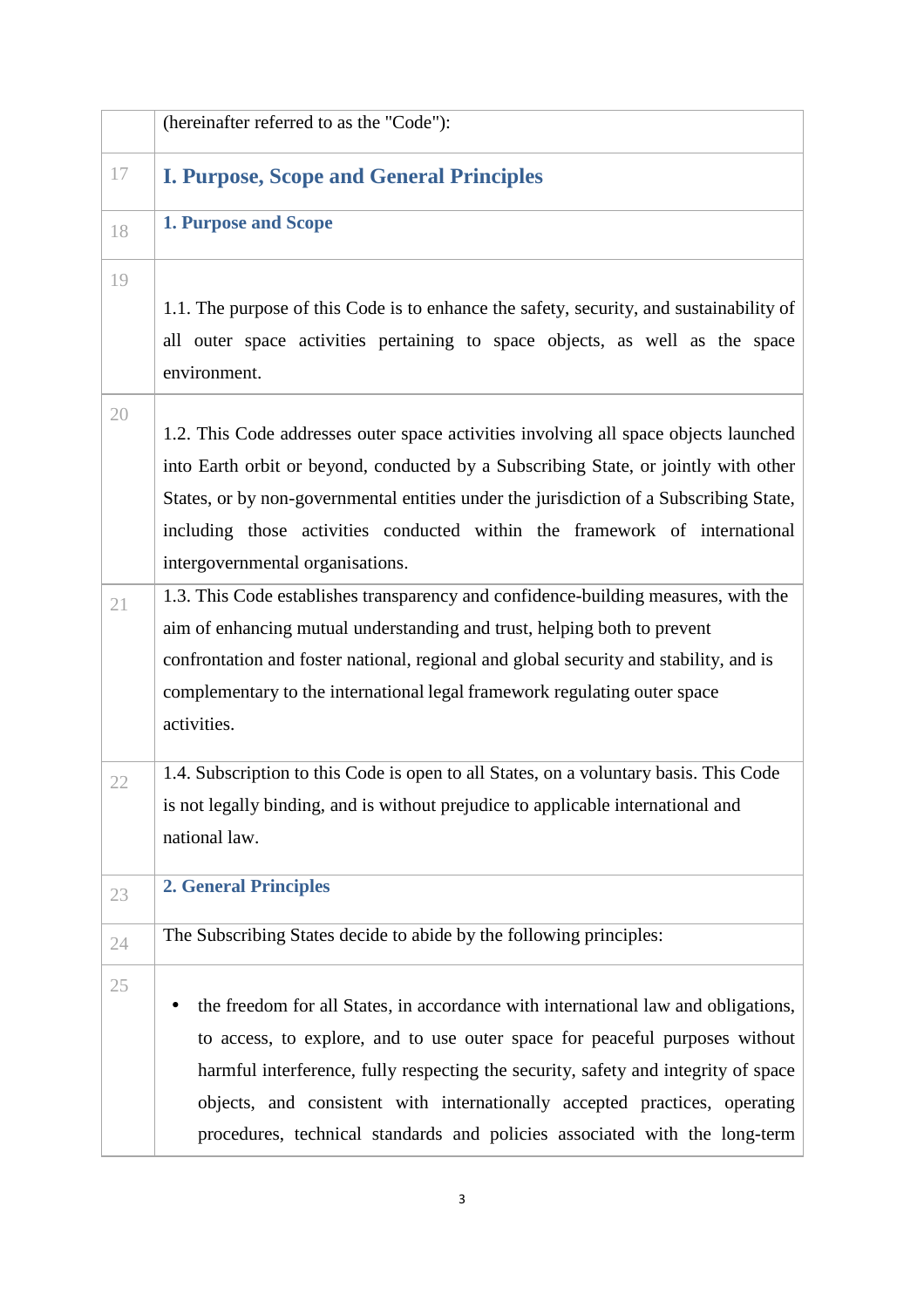|    | sustainability of outer space activities, including, inter alia, the safe conduct of             |
|----|--------------------------------------------------------------------------------------------------|
|    | outer space activities;                                                                          |
| 26 | the responsibility of states to refrain from the threat or use of force against the<br>$\bullet$ |
|    | territorial integrity or political independence of any state, or in any manner                   |
|    | inconsistent with the purposes of the Charter of the United Nations, and the                     |
|    | inherent right of states to individual or collective self-defence as recognised in               |
|    | the Charter of the United Nations;                                                               |
| 27 | the responsibility of States to take all appropriate measures and cooperate in                   |
|    | good faith to avoid harmful interference with outer space activities; and                        |
|    |                                                                                                  |
| 28 | the responsibility of States, in the conduct of scientific, civil, commercial and                |
|    | military activities, to promote the peaceful exploration and use of outer space for              |
|    | the benefit, and in the interest, of humankind and to take all appropriate                       |
|    | measures to prevent outer space from becoming an arena of conflict.                              |
| 29 | 3. Compliance with and Promotion of Treaties, Conventions and Other                              |
|    | <b>Commitments Relating to Outer Space Activities</b>                                            |
| 30 | 3.1. The Subscribing States reaffirm their commitment to the Charter of the United               |
|    | Nations and existing treaties, principles and guidelines relating to outer space                 |
|    | activities, to which they are parties or subscribe. They reiterate their support to              |
|    | encouraging efforts in order to promote universal adoption, implementation, and full             |
|    | adherence to such instruments:                                                                   |
| 31 |                                                                                                  |
|    | Existing international legal instruments relevant to outer space activities,<br>(a)              |
|    | including:                                                                                       |
| 32 | the Treaty on Principles Governing the Activities of States in the Exploration                   |
|    | and Use of Outer Space, including the Moon and Other Celestial Bodies (1967);                    |
| 33 | the Agreement on the Rescue of Astronauts, the Return of Astronauts and the<br>$\bullet$         |
|    | Return of Objects Launched into Outer Space (1968);                                              |
|    |                                                                                                  |
| 34 | the Convention on International Liability for Damage Caused by Space Objects                     |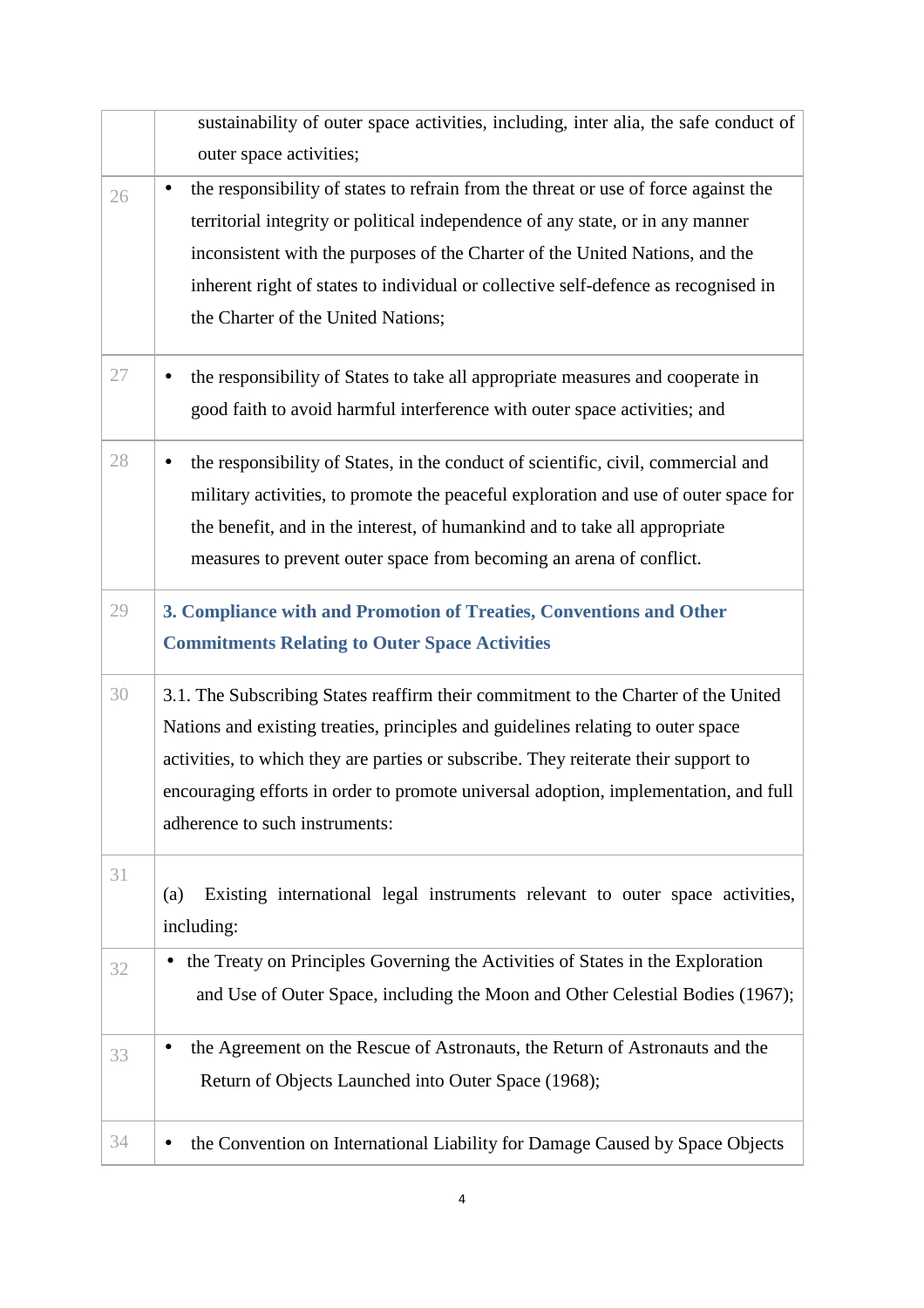|    | (1972);                                                                                                                                                                                                                                                          |
|----|------------------------------------------------------------------------------------------------------------------------------------------------------------------------------------------------------------------------------------------------------------------|
| 35 | the Convention on Registration of Objects Launched into Outer Space (1975);<br>$\bullet$                                                                                                                                                                         |
| 36 | the Constitution and Convention of the International Telecommunication Union<br>$\bullet$<br>and its Radio Regulations, as amended;                                                                                                                              |
| 37 | the Treaty Banning Nuclear Weapon Tests in the Atmosphere, in Outer Space<br>and under Water (1963) and the Comprehensive Nuclear Test Ban Treaty<br>(1996).                                                                                                     |
| 38 | (b) Declarations, principles, recommendations and guidelines, including:                                                                                                                                                                                         |
| 39 | International Co-operation in the Peaceful Uses of Outer Space as adopted by<br>the United Nations General Assembly's (UNGA) Resolution 1721 (December<br>1961);                                                                                                 |
| 40 | the Declaration of Legal Principles Governing the Activities of States in the<br>$\bullet$<br>Exploration and Use of Outer Space as adopted by UNGA Resolution 1962<br>(XVIII) (1963);                                                                           |
| 41 | the Principles Relevant to the Use of Nuclear Power Sources in Outer Space as<br>adopted by UNGA Resolution 47/68 (1992) and the Safety Framework for<br>Nuclear Power Source Applications in Outer Space as endorsed by UNGA<br>Resolution 64/86 (2010);        |
| 42 | the Declaration on International Cooperation in the Exploration and Use of<br>Outer Space for the Benefit and in the Interest of All States, Taking into<br>Particular Account the Needs of Developing Countries as adopted by<br>UNGA Resolution 51/122 (1996); |
| 43 | the International Code of Conduct against Ballistic Missile Proliferation (2002),<br>as endorsed in UNGA Resolutions 59/91 (2004), 60/62 (2005), 63/64 (2008),<br>65/73 (2010) and 67/42 (2012);                                                                 |
| 44 | the Recommendations on Enhancing the Practice of States and International                                                                                                                                                                                        |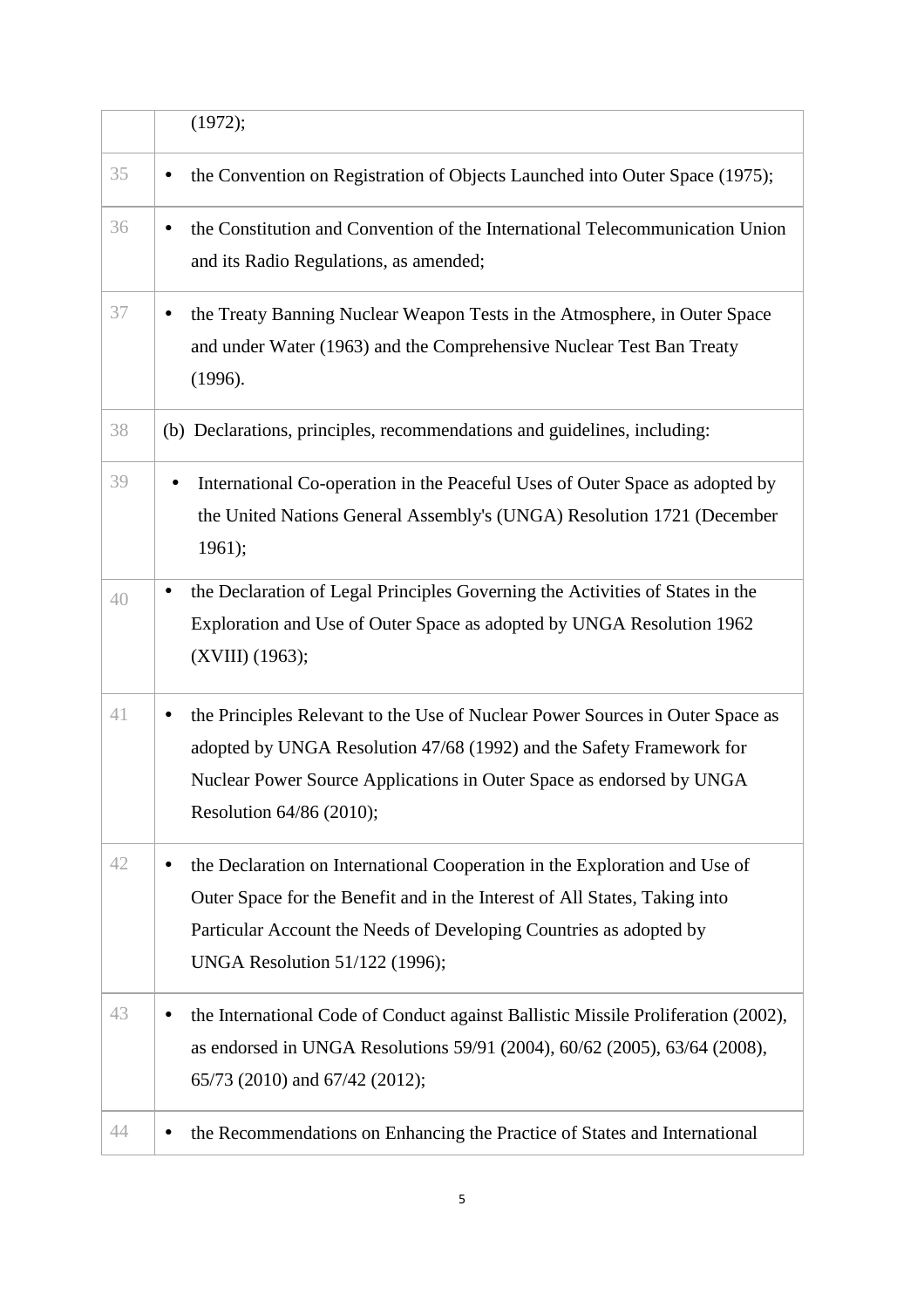|    | Intergovernmental Organisations in Registering Space Objects as endorsed by          |
|----|--------------------------------------------------------------------------------------|
|    | UNGA Resolution 62/101 (2007);                                                       |
| 45 | the Space Debris Mitigation Guidelines of the United Nations Committee for the       |
|    | Peaceful Uses of Outer Space, as endorsed by UNGA Resolution 62/217 (2007).          |
| 46 | 3.2. The Subscribing States resolve to promote the development of guidelines for     |
|    | outer space operations within the appropriate international fora, such as the UN     |
|    | Committee on Peaceful Uses of Outer Space and the Conference on Disarmament,         |
|    | for the purpose of promoting the safety and security of outer space operations and   |
|    | the long-term sustainability of outer space activities.                              |
| 47 | II. Safety, Security and Sustainability of Outer Space Activities                    |
| 48 | 4. Measures on Outer Space Operations and Space Debris Mitigation                    |
| 49 |                                                                                      |
|    | 4.1. The Subscribing States resolve to establish and implement policies and          |
|    | procedures to minimise the risk of accidents in space, collisions between space      |
|    | objects, or any form of harmful interference with another State's peaceful           |
|    | exploration, and use, of outer space.                                                |
| 50 | 4.2. The Subscribing States resolve, in conducting outer space activities, to:       |
| 51 | refrain from any action which brings about, directly or indirectly, damage, or       |
|    | destruction, of space objects unless such action is justified:                       |
|    |                                                                                      |
|    | by imperative safety considerations, in particular if human life or health<br>O      |
|    | is at risk; or                                                                       |
|    | in order to reduce the creation of space debris; or<br>O                             |
|    | by the Charter of the United Nations, including the inherent right of<br>O           |
|    | individual or collective self-defence.                                               |
|    | and where such exceptional action is necessary, that it be undertaken in a manner so |
|    | as to minimise, to the greatest extent practicable, the creation of space debris;    |
|    |                                                                                      |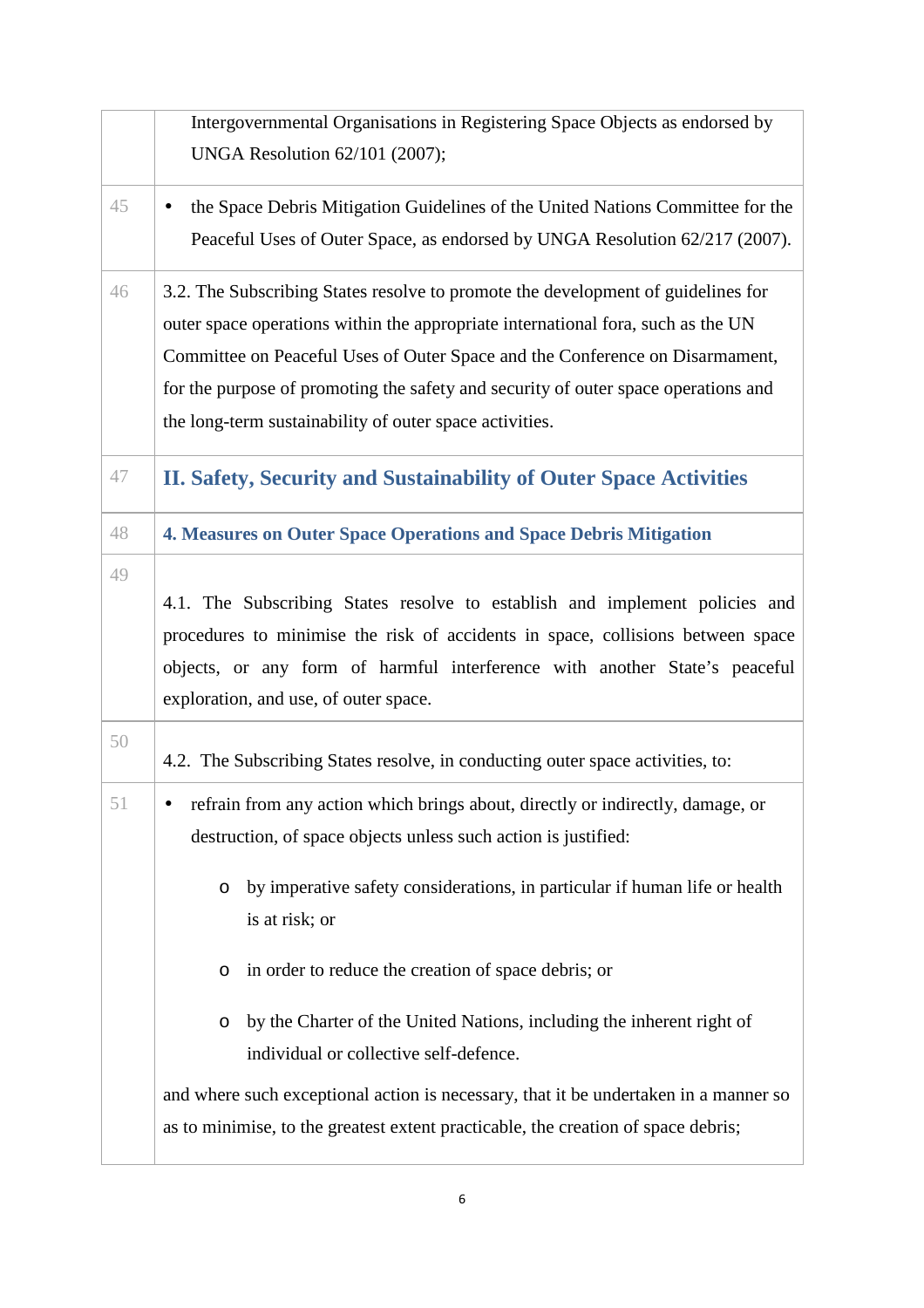| 52 | take appropriate measures to minimize the risk of collision; and<br>٠                                                                                                                                                                                                                                                                                                                                  |
|----|--------------------------------------------------------------------------------------------------------------------------------------------------------------------------------------------------------------------------------------------------------------------------------------------------------------------------------------------------------------------------------------------------------|
| 53 | improve adherence to, and implementation of, International Telecommunication<br>٠<br>Union regulations on allocation of radio spectra and space services, and on<br>addressing harmful radio-frequency interference.                                                                                                                                                                                   |
| 54 | 4.3. In order to minimise the creation of space debris and to mitigate its impact in<br>outer space, the Subscribing States resolve to limit, to the greatest extent practicable,<br>any activities in the conduct of routine space operations, including during the launch<br>and the entire orbital lifetime of a space object, which may generate long-lived<br>space debris.                       |
| 55 | 4.4. To that purpose, they resolve to adopt and implement, in accordance with their<br>own internal processes, the appropriate policies and procedures or other effective<br>measures in order to implement the Space Debris Mitigation Guidelines of the<br>United Nations Committee for the Peaceful Uses of Outer Space as endorsed by<br>United Nations General Assembly Resolution 62/217 (2007). |
|    |                                                                                                                                                                                                                                                                                                                                                                                                        |
| 56 | <b>III. Cooperation Mechanisms</b>                                                                                                                                                                                                                                                                                                                                                                     |
| 57 | <b>5. Notification of Outer Space Activities</b>                                                                                                                                                                                                                                                                                                                                                       |
| 58 | 5.1. The Subscribing States, guided by the principle of cooperation and mutual<br>assistance, resolve to notify, in a timely manner, to the greatest extent practicable,<br>all potentially affected States of any event related to the outer space activities they<br>are conducting which are relevant for the purposes of this Code, including:                                                     |
| 59 | scheduled manoeuvres that could pose a risk to the safety of flight of the space<br>objects of other States;                                                                                                                                                                                                                                                                                           |
| 60 | predicted conjunctions posing an apparent on-orbit collision risk, due to natural<br>orbital motion, between space objects or between space objects and space<br>debris;                                                                                                                                                                                                                               |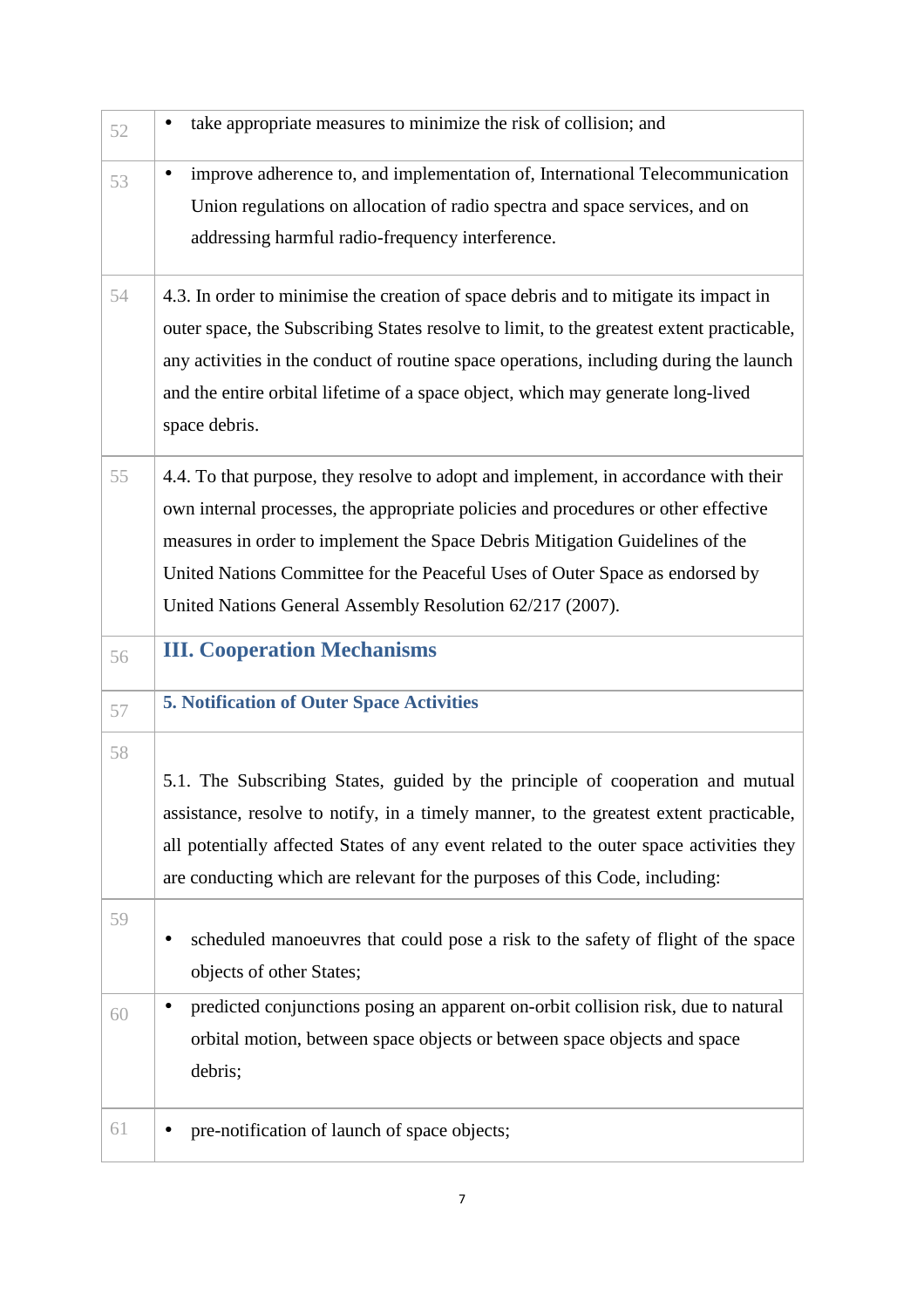| 62 | collisions, break-ups in orbit, and any other destruction of a space object(s)<br>which have taken place generating measurable orbital debris;                                                                  |
|----|-----------------------------------------------------------------------------------------------------------------------------------------------------------------------------------------------------------------|
| 63 | predicted high-risk re-entry events in which the re-entering space object or<br>residual material from the re-entering space object potentially could cause<br>significant damage or radioactive contamination; |
| 64 | malfunctioning of space objects or loss of control that could result in a<br>significantly increased probability of a high risk re-entry event or a collision<br>between space objects.                         |
| 65 | 5.2. The Subscribing States resolve to provide the notifications on any event related<br>to the outer space activities described above to all potentially affected States:                                      |
| 66 | through the Central Point of Contact to be established under section 9; or<br>$\bullet$                                                                                                                         |
| 67 | through diplomatic channels; or                                                                                                                                                                                 |
| 68 | by any other method as may be mutually determined by the Subscribing States.                                                                                                                                    |
| 69 | In notifying the Central Point of Contact, the Subscribing States should identify, if<br>applicable, the potentially affected States.                                                                           |
| 70 | The Central Point of Contact should ensure the timely distribution of the<br>notifications received.                                                                                                            |
| 71 | <b>6. Information on Outer Space Activities</b>                                                                                                                                                                 |
| 72 | 6.1. The Subscribing States resolve to share, on an annual basis, where available<br>and appropriate, information with the other Subscribing States on:                                                         |
| 73 | their space strategies and policies, including those which are security-related, in<br>all aspects which could affect the safety, security, and sustainability in outer<br>space;                               |
| 74 | their major outer space research and space applications programmes;                                                                                                                                             |
| 75 | their space policies and procedures to prevent and minimise the possibility of                                                                                                                                  |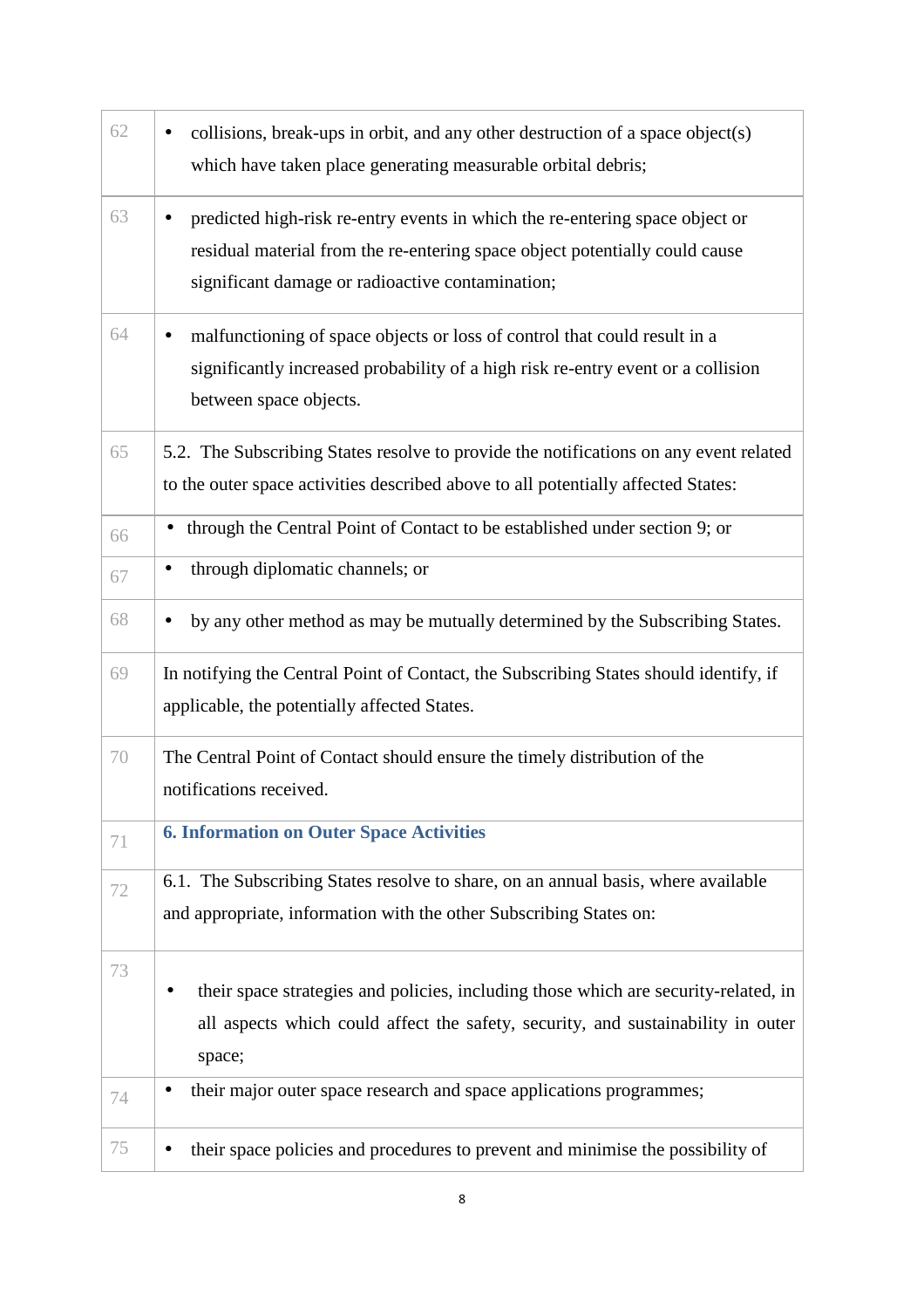|    | accidents, collisions or other forms of harmful interference and the creation of        |
|----|-----------------------------------------------------------------------------------------|
|    | space debris; and                                                                       |
| 76 | efforts taken in order to promote universal adoption and adherence to legal and         |
|    | political regulatory instruments concerning outer space activities.                     |
| 77 | 6.2. The Subscribing States may also consider providing timely information on outer     |
|    | space environmental conditions and forecasts collected through their space              |
|    | situational awareness capabilities, including in particular on natural phenomena that   |
|    | may pose a hazard to spacecraft, to relevant governmental and non-governmental          |
|    | entities of other Subscribing States.                                                   |
| 78 | 6.3. Subscribing States, particularly those with relevant space capabilities and with   |
|    | programmes for the exploration and use of outer space, should contribute to             |
|    | promoting and fostering international cooperation in outer space activities, giving     |
|    | particular attention to the benefit for and the interests of developing countries. Each |
|    | Subscribing State is free to determine the nature of its participation in international |
|    | space cooperation on an equitable and mutually acceptable basis with regard to the      |
|    | legitimate rights and interests of parties concerned, for example, appropriate          |
|    | technology safeguard arrangements, multilateral commitments and relevant                |
|    | standards and practices.                                                                |
| 79 | 6.4. The Subscribing States endeavour to organise on a voluntary basis, to the extent   |
|    | feasible and practicable, and consistent with national and international law, and       |
|    | obligations, including non-proliferation commitments, activities to familiarize other   |
|    | Subscribing States with their programs, policies, and procedures related to the         |
|    | exploration and use of outer space, including:                                          |
|    | familiarisation visits to improve understanding of a State's policies and<br>$\bullet$  |
|    | procedures for outer space activities;                                                  |
|    | expert visits to space launch sites, flight control centres, and other outer space      |
|    | infrastructure facilities;                                                              |
|    | observations of launches of space objects;                                              |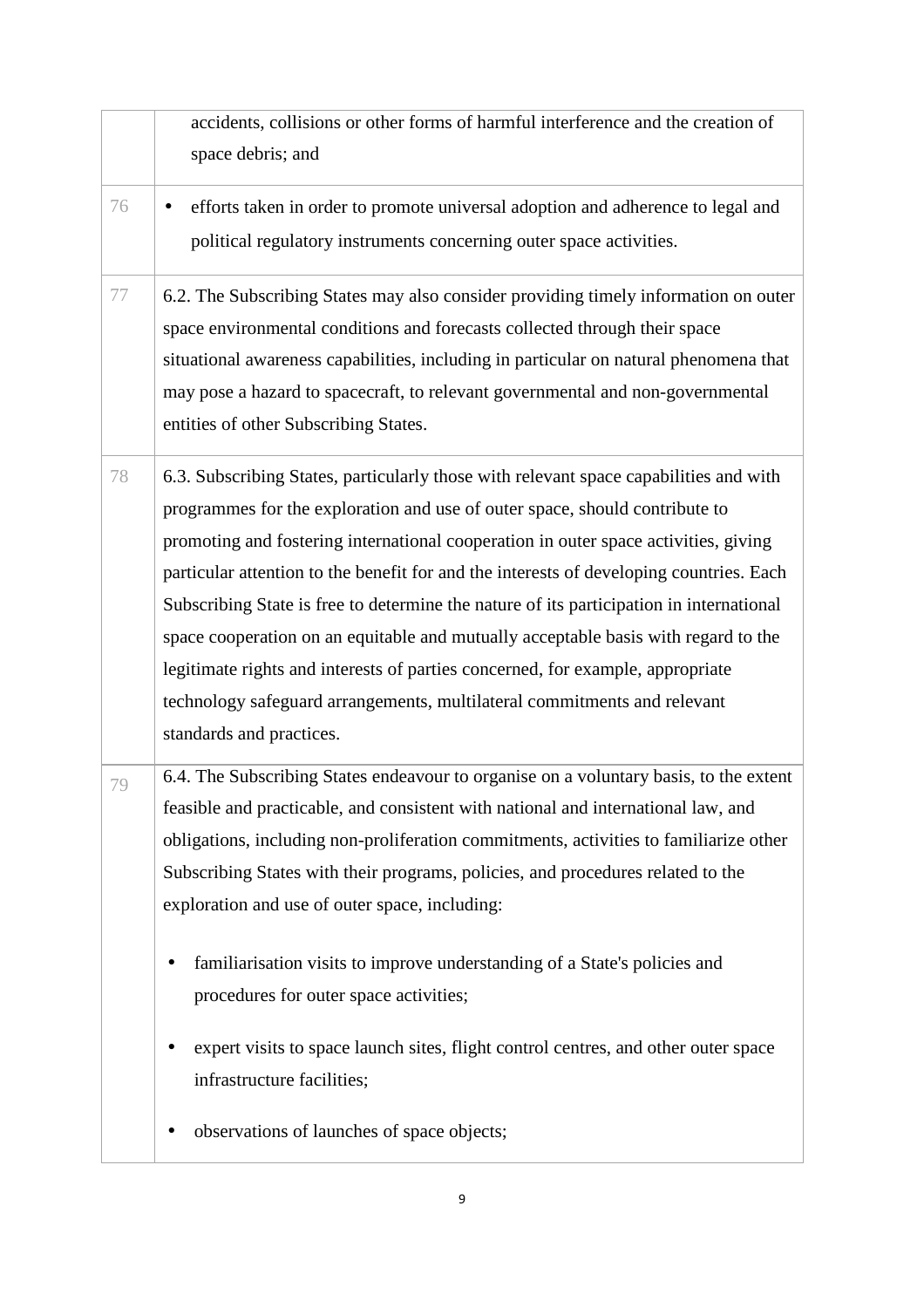|    | demonstrations of rocket and other space-related technologies, in line with                                                                                                                                                                                                                                                                                                                                                                                                                                                                                        |
|----|--------------------------------------------------------------------------------------------------------------------------------------------------------------------------------------------------------------------------------------------------------------------------------------------------------------------------------------------------------------------------------------------------------------------------------------------------------------------------------------------------------------------------------------------------------------------|
|    | existing multilateral commitments and export control regulations;                                                                                                                                                                                                                                                                                                                                                                                                                                                                                                  |
|    | dialogues to clarify information on outer space activities; and                                                                                                                                                                                                                                                                                                                                                                                                                                                                                                    |
|    | thematic workshops and conferences on the exploration and use of outer space.                                                                                                                                                                                                                                                                                                                                                                                                                                                                                      |
| 80 | <b>7. Consultation Mechanism</b>                                                                                                                                                                                                                                                                                                                                                                                                                                                                                                                                   |
| 81 | 7.1. Without prejudice to existing consultation mechanisms provided for in Article<br>IX of the Outer Space Treaty of 1967 and in the relevant provisions of the ITU<br>Constitution and Radio Regulations, the Subscribing States resolve to implement the<br>following consultation mechanism:                                                                                                                                                                                                                                                                   |
| 82 | A Subscribing State or States that may be directly affected by certain outer space<br>$\bullet$<br>activities conducted by another Subscribing State or States and has reason to<br>believe that those activities are, or may be contrary to this Code may request<br>consultations with a view to achieving mutually acceptable solutions regarding<br>measures to be adopted in order to prevent or minimise the potential significant<br>risks of damage to persons or property, or of harmful interference to a<br>Subscribing State's outer space activities. |
| 83 | The Subscribing States involved in a consultation process resolve to:<br>$\bullet$                                                                                                                                                                                                                                                                                                                                                                                                                                                                                 |
| 84 | consult through diplomatic channels or by other methods as may be<br>O<br>mutually determined; and                                                                                                                                                                                                                                                                                                                                                                                                                                                                 |
| 85 | work jointly and cooperatively in a timeframe sufficiently urgent to<br>O<br>mitigate or eliminate the identified risk initially triggering the<br>consultations.                                                                                                                                                                                                                                                                                                                                                                                                  |
| 86 | Any other Subscribing State or States which has or have reason to believe that<br>its or their outer space activities would be directly affected by the identified risk<br>may take part in the consultations if it or they request so, with the consent of the<br>Subscribing State or States which requested consultations and the Subscribing                                                                                                                                                                                                                   |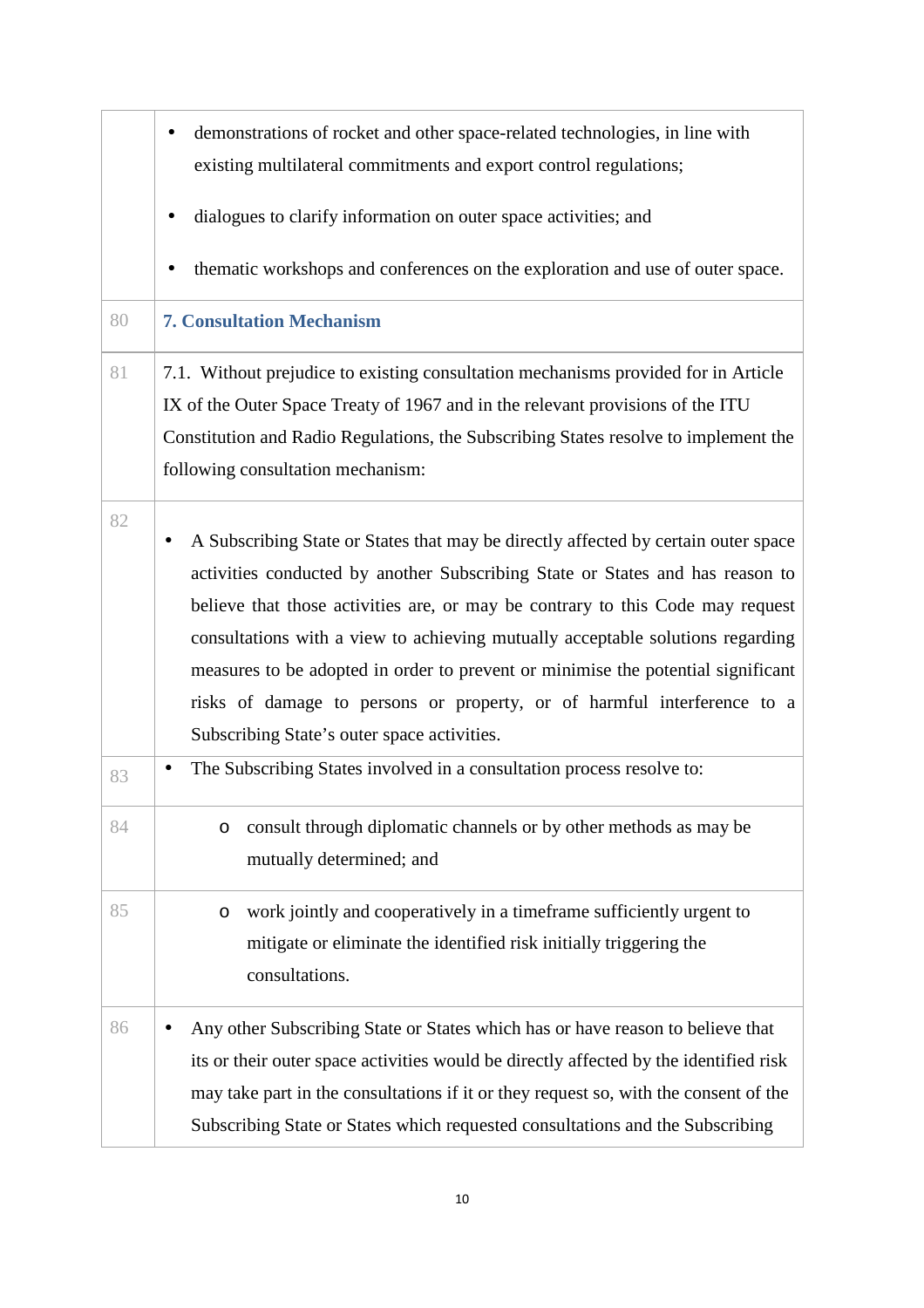|    | State or States which received the request.                                           |
|----|---------------------------------------------------------------------------------------|
| 87 | The Subscribing States participating in the consultations resolve to seek             |
|    | mutually acceptable solutions in accordance with international law.                   |
| 88 | 7.2. In addition, Subscribing States may propose to create, on a voluntary and case-  |
|    | by-case basis, missions to analyse specific incidents affecting space objects, based  |
|    | on objective information, with a view to draw lessons for the future. These missions, |
|    | to be established by consensus by the Meeting of the Subscribing States and carried   |
|    | out by a geographically representative group of experts, endorsed by the involved     |
|    | Subscribing States, should utilise information provided on a voluntary basis by the   |
|    | Subscribing States, subject to applicable laws and regulations. The findings and any  |
|    | recommendations would be of an advisory nature and could be shared, with the          |
|    | consent of the Subscribing States involved, with other Subscribing States.            |
| 89 | <b>IV. Organisational Aspects</b>                                                     |
| 90 | <b>8. Meeting of Subscribing States</b>                                               |
|    | 8.1. The Subscribing States decide to hold regular meetings annually to define,       |
| 91 | review and further develop this Code and facilitate its implementation. Additional    |
|    | meetings may be held if decided by consensus of the Subscribing States at previous    |
|    | meetings or as communicated through the Central Point of Contact.                     |
|    | The agenda of such meetings could include:                                            |
|    | review of the implementation of the Code;                                             |
|    | modification of the Code;                                                             |
|    | discussion of additional measures which may be necessary, including those due         |
|    | to advances in the development of space technologies and their application; and       |
|    | establishing procedures regarding the exchange of notifications and other             |
|    | information in the framework of the Code.                                             |
| 92 | 8.2. The decisions at such meetings, both substantive and procedural, are to be taken |
|    | by consensus of the Subscribing States present. Decisions with regard to any          |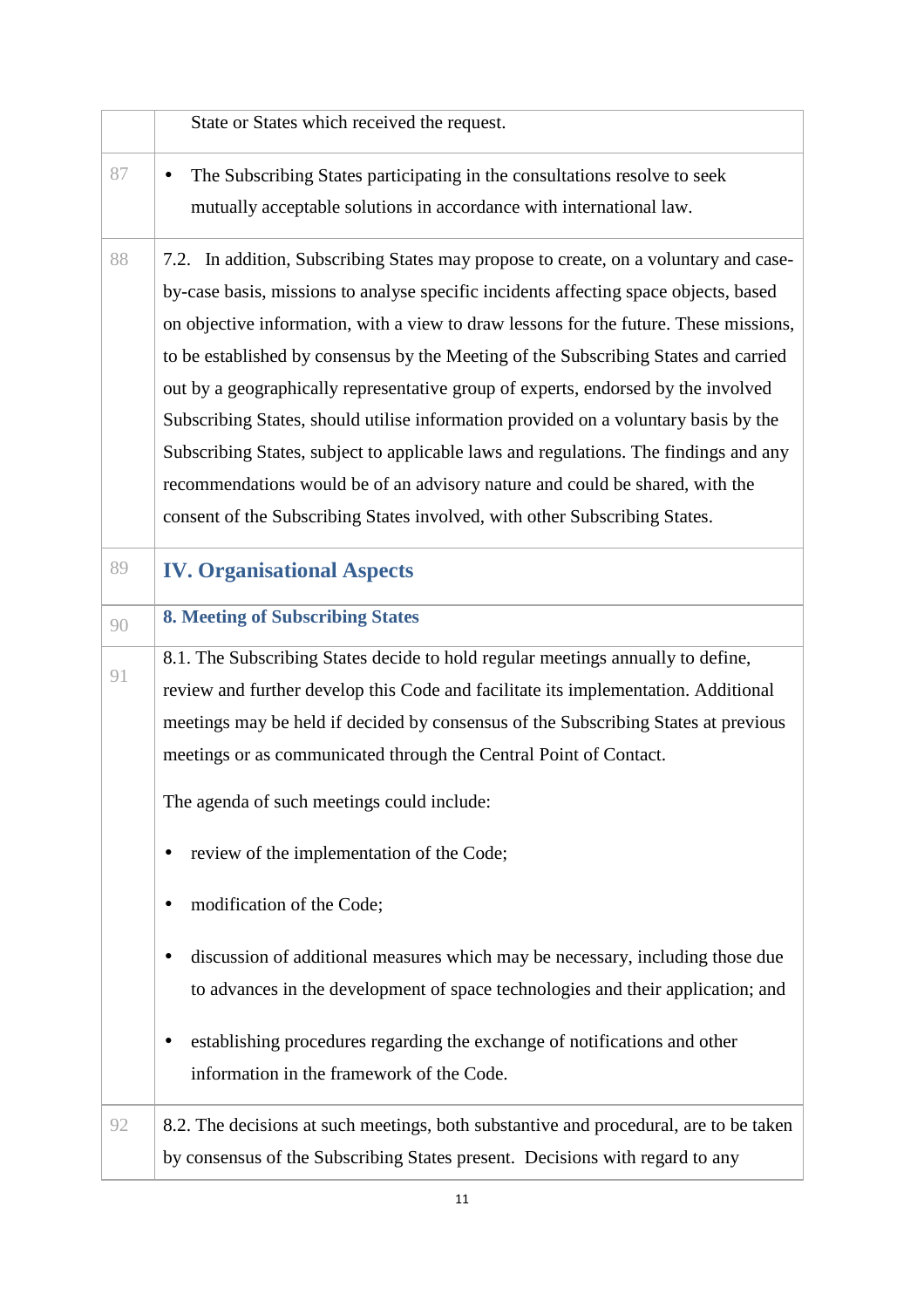|     | modification of the Code taken at such meetings are to apply after written consent is                                                            |
|-----|--------------------------------------------------------------------------------------------------------------------------------------------------|
|     | received by the Central point of Contact via diplomatic note from all Subscribing                                                                |
|     | States.                                                                                                                                          |
| 93  | 8.3. At the end of each regular meeting the Subscribing States are to elect by                                                                   |
|     | consensus their Chair for the period until the end of the next regular meeting.                                                                  |
|     | The chair of the first meeting is to be elected at the beginning of this meeting.                                                                |
| 94  | 8.4. The Subscribing States may decide to submit the outcomes of the Meeting of                                                                  |
|     | Subscribing States to the attention of relevant international fora including the United                                                          |
|     | Nations General Assembly, the Committee on Peaceful Uses of Outer Space and the                                                                  |
|     | Conference on Disarmament, according to their rules of procedure.                                                                                |
| 95  | <b>9. Central Point of Contact</b>                                                                                                               |
| 96  | 9.1. A Central Point of Contact is to be designated by the Subscribing States at the<br>first Meeting of the Subscribing States and tasked with: |
| 97  | receiving and communicating notifications that a State subscribes to the Code;<br>$\bullet$                                                      |
| 98  | serving as a mechanism to facilitate communication of information exchanged<br>$\bullet$                                                         |
|     | under the Code to all Subscribing States;                                                                                                        |
| 99  | serving as secretariat at the Meetings of Subscribing States;                                                                                    |
| 100 | maintaining an electronic database and communications system;                                                                                    |
| 101 | exercising organisational functions in connection with the preparation and                                                                       |
|     | implementation of familiarisation activities referred to in section 6.4., if and to                                                              |
|     | the extent requested by Subscribing States involved; and                                                                                         |
| 102 | carrying out other tasks as decided by the Meeting of the Subscribing States.                                                                    |
| 103 | 9.2. The Subscribing States resolve to create an electronic database and                                                                         |
|     | communications system, which would be used to:                                                                                                   |
| 104 | collect and disseminate notifications and information submitted in accordance                                                                    |